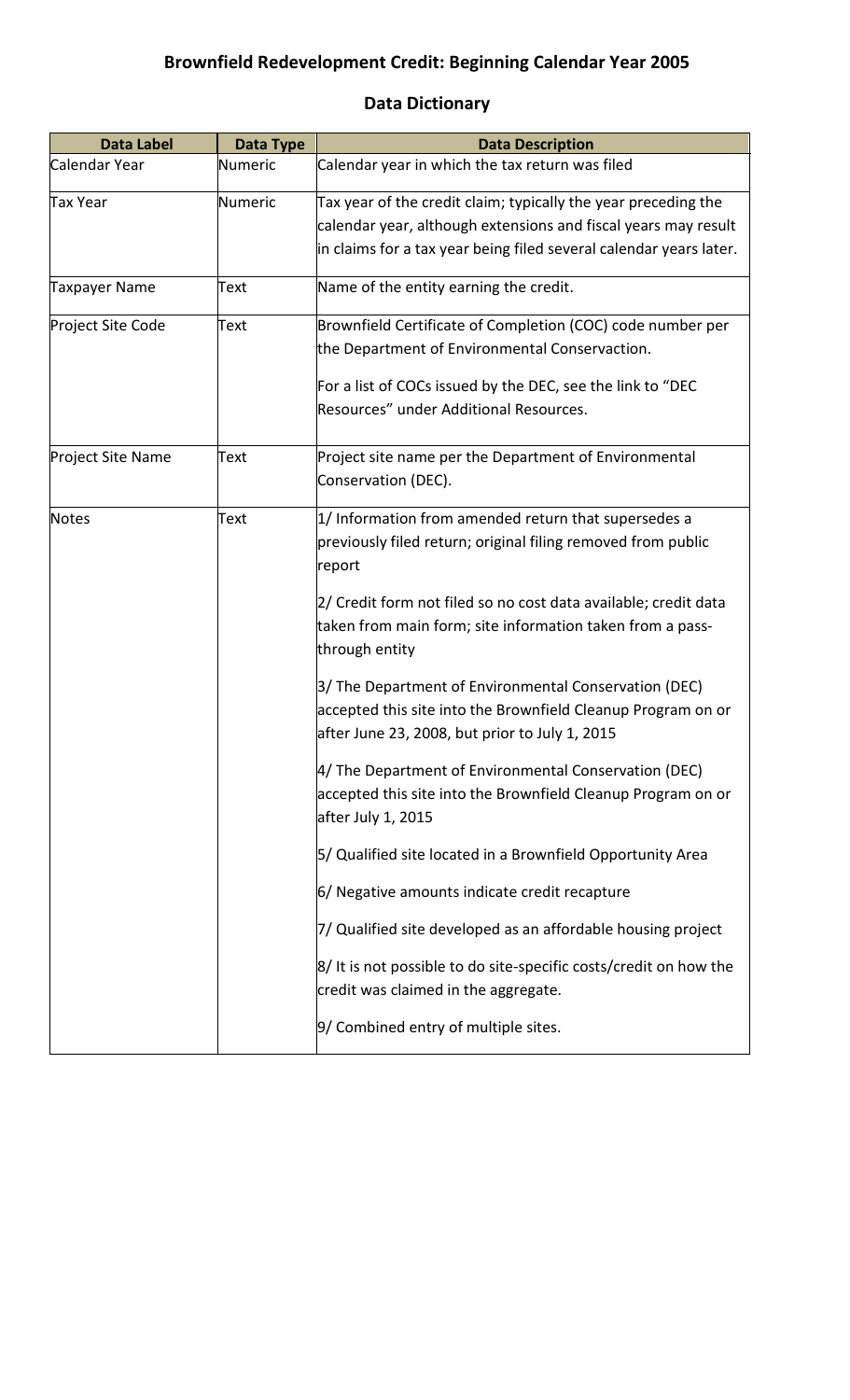| <b>Data Label</b>         | Data Type | <b>Data Description</b>                                           |
|---------------------------|-----------|-------------------------------------------------------------------|
| <b>DEC Region</b>         | Number    | 1-9 depending on site location; code assigned by Department       |
|                           |           | of Environmental Conservation corresponding to regions within     |
|                           |           | NYS.                                                              |
|                           |           |                                                                   |
|                           |           | $1 = Long$ Island                                                 |
|                           |           | 2 = New York City                                                 |
|                           |           | 3 = Lower Hudson Valley                                           |
|                           |           | $4$ = Capital Region/Northern Catskills                           |
|                           |           | 5 = Eastern Adirondacks/Lake Champlain                            |
|                           |           | 6 = Western Adirondacks/Eastern Lake Ontario                      |
|                           |           | 7 = Central New York                                              |
|                           |           | 8 = Western Finger Lakes                                          |
|                           |           | 9 = Western New York                                              |
|                           |           |                                                                   |
|                           |           | For a list of the counties in each region, see the link to "DEC   |
|                           |           | Resources" under Additional Resources.                            |
|                           |           |                                                                   |
| County                    | Text      | County Name                                                       |
|                           |           |                                                                   |
| Municipality              | Text      | City, town, borough, county, or village name where project is     |
|                           |           | located                                                           |
|                           |           | For the location parameters and site description, see the link to |
|                           |           | "DEC Resources" under Additional Resources.                       |
|                           |           |                                                                   |
| En-Zone                   | Text      | Is site located in an Environmental Zone - Yes/No                 |
|                           |           |                                                                   |
|                           |           | An environmental zone (EN-Zone) is an area designated as such     |
|                           |           | by the Commissioner of Labor. Such areas shall be census          |
|                           |           | tracts that satisfy certain poverty and unemployment metrics.     |
| Site Preparation          | Numeric   | Generally, costs related to the remediation of a brownfield site  |
| Component Cost            |           | (cleanup costs). Eligible costs differ depending on a sites date  |
|                           |           | of acceptance in to the Brownfield Cleanup Program.               |
|                           |           |                                                                   |
| Site Preparation          | Numeric   | The product of the eligible site preparation costs for the        |
| Component Credit          |           | qualified site multiplied by the applicable percentage.           |
|                           |           |                                                                   |
| Tangible Property         | Numeric   | Generally, costs related to the redevelopment, such as            |
| Component Cost            |           | construction of a building, occurring on a brownfield site.       |
|                           |           | Eligible costs differ depending on a sites date of acceptance in  |
|                           |           | to the Brownfield Cleanup Program.                                |
|                           |           |                                                                   |
| Tangible Property         | Numeric   | The product of the cost of qualified tangible property            |
| Component Credit          |           | multiplied by the applicable percentage. The credit is also       |
|                           |           | subject to varying caps dependent upon a site's use and the       |
|                           |           | amount of cleanup costs.                                          |
| OnSite Groundwater        | Numeric   | Generally, costs related to the remediation of groundwater on     |
| <b>Remediation Cost</b>   |           | a brownfield site (cleanup costs). Eligible costs differ          |
|                           |           | depending on a sites date of acceptance in to the Brownfield      |
|                           |           | Cleanup Program.                                                  |
|                           |           |                                                                   |
| OnSite Groundwater        | Numeric   | The product of the on-site groundwater remediation costs          |
| <b>Remediation Credit</b> |           | multiplied by the applicable percentage.                          |
|                           |           |                                                                   |